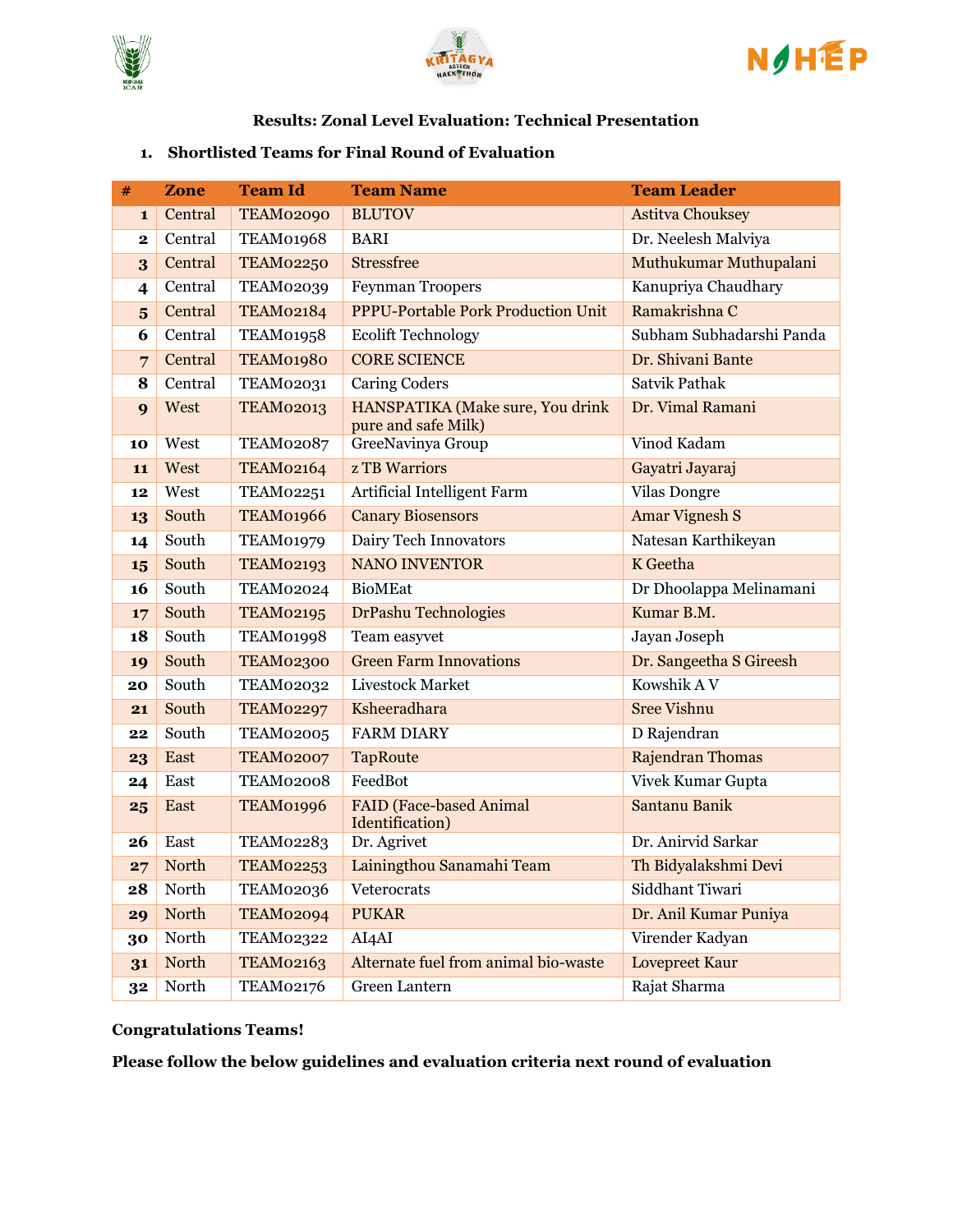





## **2. Guidelines for Next Round:**

- 1. The team should prepare the presentation in the attached format and follow the formatting guidelines as mentioned
- 2. We request you to prepare and keep the presentation ready by  $22^{\text{nd}}$  December 2021
- 3. The team will be called for online presentation for this round on 23rd and 24th December 2021 (detailed time slots will be shared on 21st December 2021)
- 4. For this round, only one chance per team will be given to present before the evaluation team
- 5. Team can take a reference of Evaluation criteria (attached) and prepare for the presentation accordingly
- 6. Participation of all team members and leader is mandatory for this round of presentation
- 7. Please note, you cannot change the team members/ leader during the competition
- 8. Organising Committee of KRITAGYA will not use/ discuss/ publish any information/ idea/solution provided by the applicant anywhere on the public platform

Strictly use  $krita gya@icar.gov.in$  official email for any queries related to the event